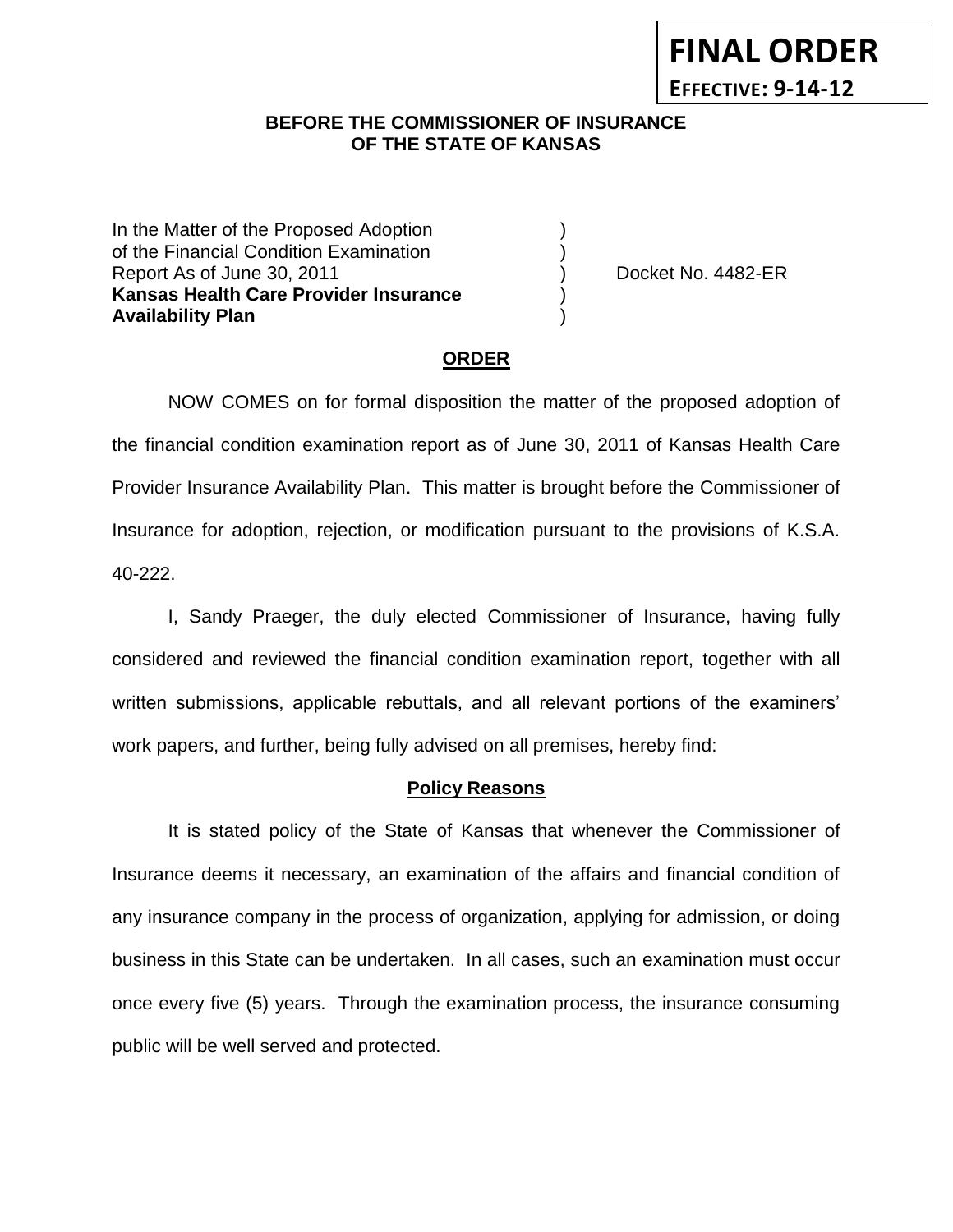#### **Findings of Fact**

1. The Commissioner of Insurance has jurisdiction over this matter pursuant to K.S.A. 40-222.

2. An examination of Kansas Health Care Provider Insurance Availability Plan was undertaken by the Kansas Insurance Department and was completed on April 6, 2012.

3. The examiner-in-charge tendered and filed with the Kansas Insurance Department a verified written report of the examination within thirty (30) days following completion of the examination, to wit, on April 6, 2012.

4. Following receipt of the verified report, the Kansas Insurance Department transmitted the report to Kansas Health Care Provider Insurance Availability Plan on June 27, 2012, with a duly executed notice advising the company of its opportunity to prepare and submit to the Kansas Insurance Department a written submission or rebuttal with respect to any and all matters contained in the report. Kansas Health Care Provider Insurance Availability Plan was further advised that any written submission or rebuttal needed to be filed with the Kansas Insurance Department no later than thirty (30) days after receipt of the verified report.

5. Kansas Health Care Provider Insurance Availability Plan filed a written acceptance of the verified report on July 18, 2012.

6. Based upon the written submission tendered, Kansas Health Care Provider Insurance Availability Plan took no exceptions to matters contained in the verified report.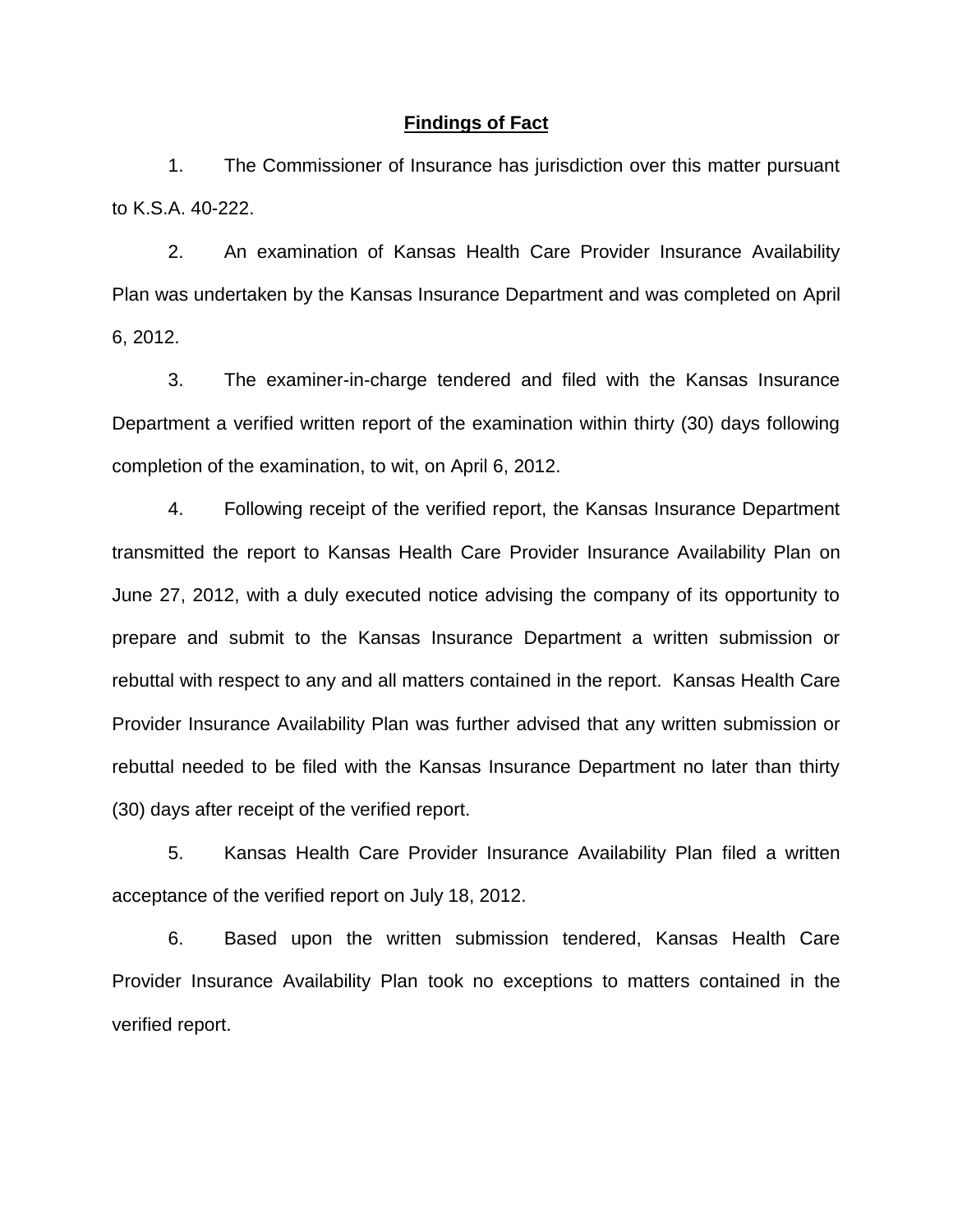7. Within thirty (30) days of the end of the time period allowed for written submission or rebuttal, the Commissioner of Insurance fully reviewed the report, together with all written submissions and rebuttals provided by Kansas Health Care Provider Insurance Availability Plan. The Commissioner of Insurance further reviewed all relevant workpapers.

8. No other written submissions or rebuttals were submitted by Kansas Health Care Provider Insurance Availability Plan.

# **Conclusion of Law**

9. K.S.A. 40-222(k)(2) provides:

"Within 30 days of the end of the period allowed for the receipt of written submissions or rebuttals, the commissioner shall fully consider and review the report, together with any written submissions or rebuttals and any relevant portions of the examiners workpapers and enter an order:

- (A) Adopting the examination report as filed or with modification or corrections. If the examination report reveals that the company is operating in violation of any law, regulation or prior order of the commissioner, the commissioner may order the company to take any action the commissioner considers necessary and appropriate to cure such violations; or
- (B) rejecting the examination report with directions to the examiners to reopen the examination for purposes of obtaining additional data, documentation or information, and refiling pursuant to subsection (k); or
- (C)call and conduct a fact-finding hearing in accordance with K.S.A. 40- 281 and amendments thereto for purposes of obtaining additional documentation, data, information and testimony."
- 10. Based upon the Findings of Fact enumerated in paragraphs #1 through #8

above, the financial condition examination report as of June 30, 2011 of Kansas Health

Care Provider Insurance Availability Plan should be adopted.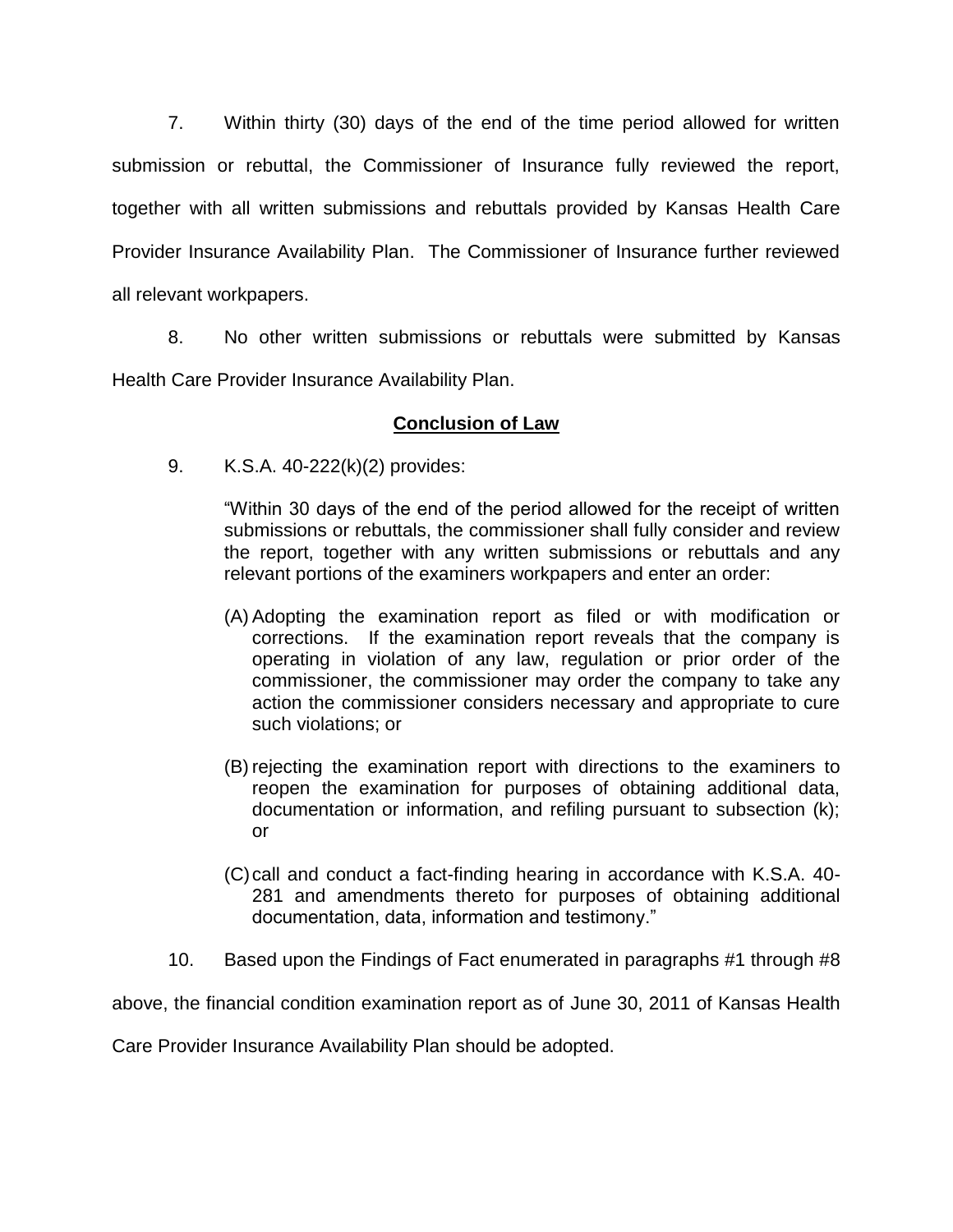# **IT IS THEREFORE, BY THE COMMISSIONER OF INSURANCE, ORDERED THAT:**

1. The financial condition examination report as of June 30, 2011 of Kansas Health Care Provider Insurance Availability Plan hereby is adopted.

2. The Commissioner of Insurance retains jurisdiction over this matter to issue any and all further Orders deemed appropriate or to take such further action necessary to dispose of this matter.

**IT IS SO ORDERED THIS \_\_27th\_\_ DAY OF AUGUST, 2012 IN THE CITY OF TOPEKA, COUNTY OF SHAWNEE, STATE OF KANSAS.**



\_/s/ Sandy Praeger\_\_\_\_\_\_\_\_\_\_\_\_\_\_\_\_ Sandy Praeger Commissioner of Insurance By: \_/s/ Zachary J.C. Anshutz\_\_\_\_\_\_\_\_\_\_\_ Zachary J. C. Anshutz General Counsel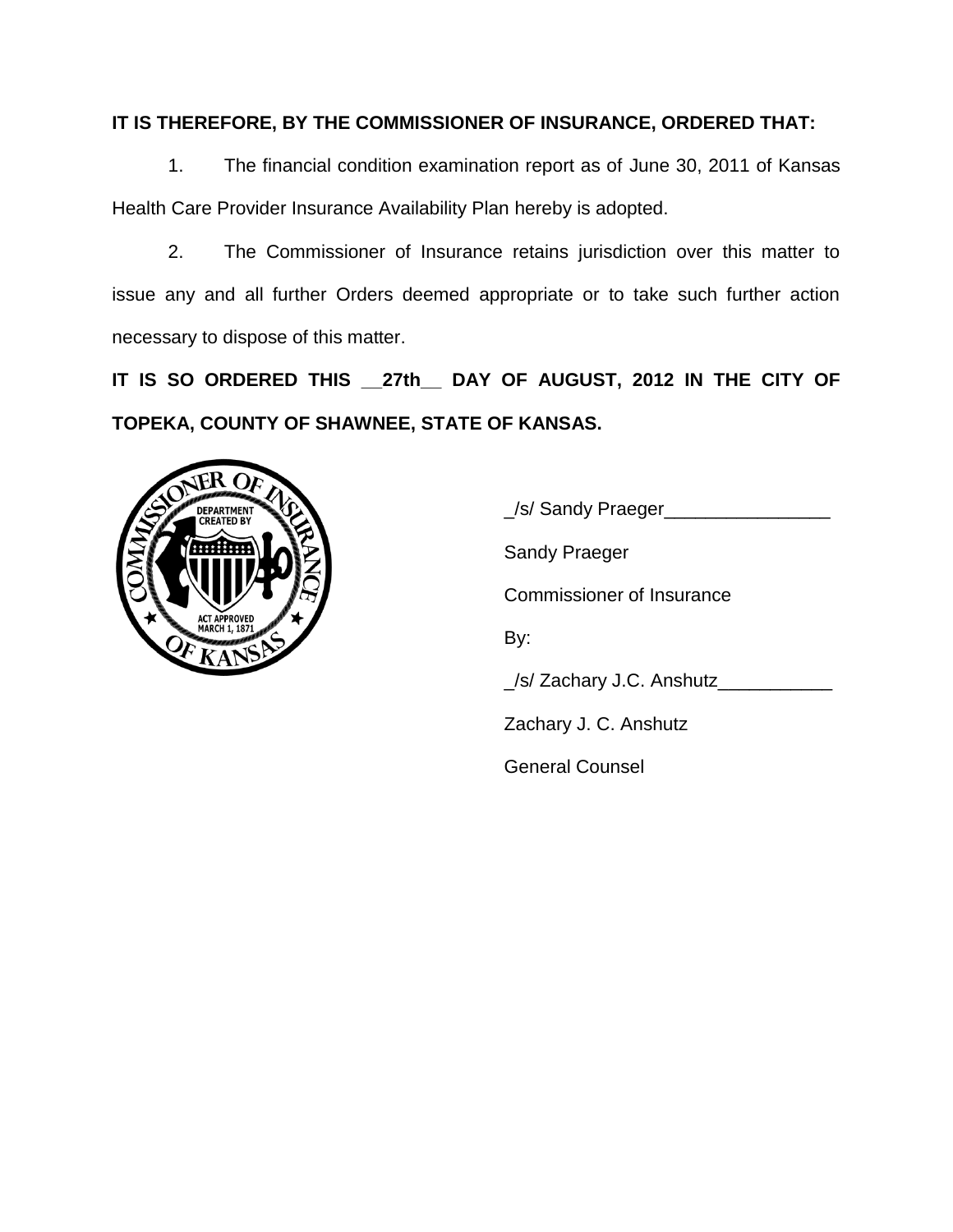## **NOTICE OF RIGHTS TO HEARING AND REVIEW**

**Within fifteen (15) days of the date of service of this Order,** Kansas Health Care Provider Insurance Availability Plan may submit a written request for a hearing pursuant to K.S.A. 77-537 and K.S.A. 77-542. Any request for a hearing should be addressed to the following:

Zachary J.C. Anshutz, General Counsel Kansas Insurance Department 420 S.W. 9<sup>th</sup> Street Topeka, Kansas 66612

If a hearing is requested, the Kansas Insurance Department will serve notice of the time and place of the hearing and information on procedures, right of representation, and other rights of parties relating to the conduct of the hearing.

**If a hearing is not requested in the time and manner stated above, this Order shall become effective as a Final Order, without further notice, upon the expiration of time for requesting a hearing.** In the event Kansas Health Care Provider Insurance Availability Plan files a Petition for Judicial Review, pursuant to K.S.A. 77-613(e), the agency officer to be served on behalf of the Kansas Insurance

Department is

Zachary J.C. Anshutz, General Counsel Kansas Insurance Department 420 S.W.  $9^{th}$  Street Topeka, Kansas 66612